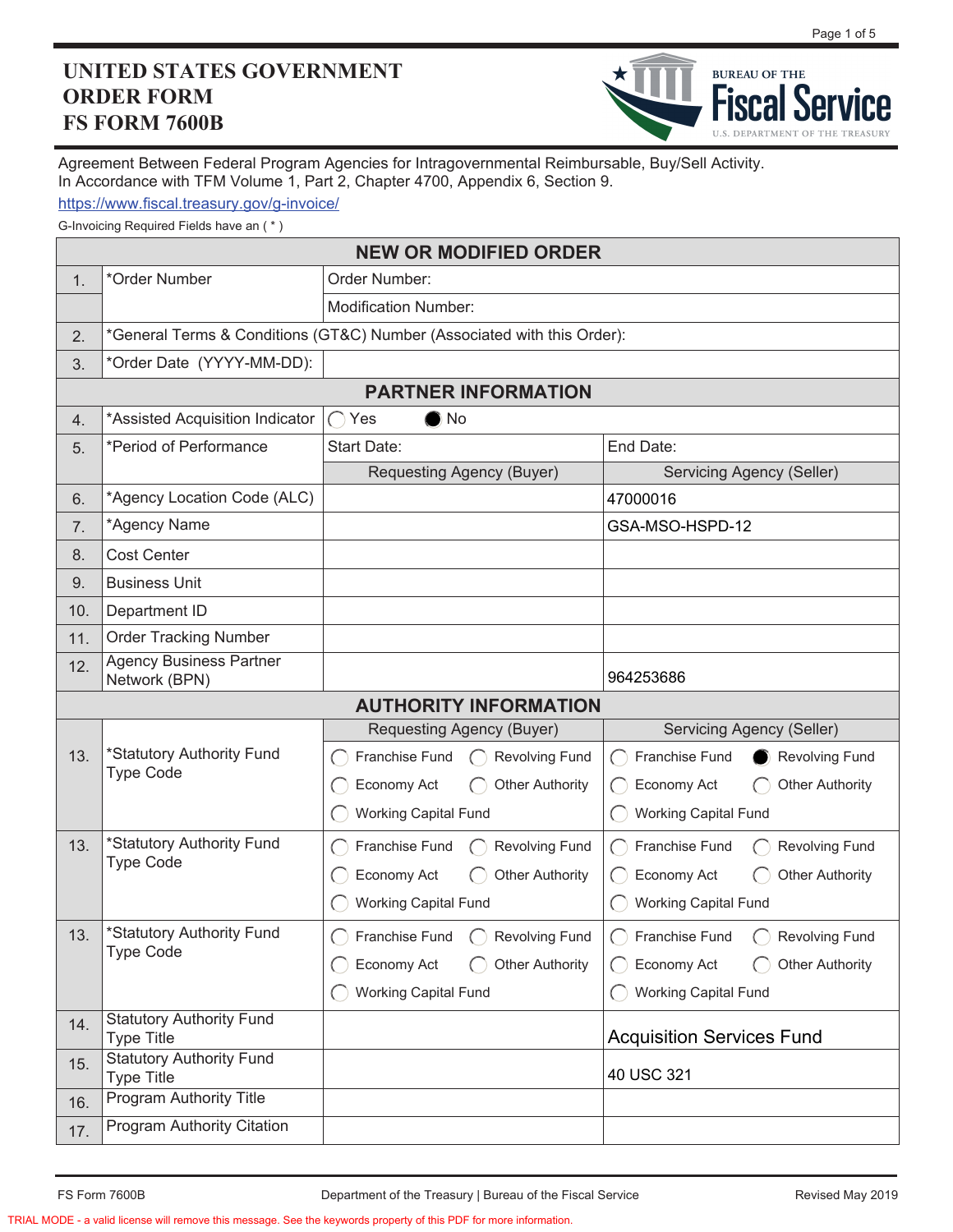Page 2 of 5 Order Number:

|     |                                                                  | <b>ADVANCE INFORMATION</b>                                            | (Required by Serving Agency if there is an advance.)                    |                  |  |  |  |  |
|-----|------------------------------------------------------------------|-----------------------------------------------------------------------|-------------------------------------------------------------------------|------------------|--|--|--|--|
| 18. | <b>Advance Revenue Recognition</b><br>Methodology                | <b>Straight Line</b>                                                  | Accrual per Work Completed                                              | Monthly<br>Other |  |  |  |  |
| 19. | Advance Revenue Recognition<br>Description (required if "Other") |                                                                       |                                                                         |                  |  |  |  |  |
| 20. | <b>Advance Payment</b><br><b>Authority Title</b>                 |                                                                       |                                                                         |                  |  |  |  |  |
| 21. | <b>Advance Payment</b><br><b>Authority Citation</b>              |                                                                       |                                                                         |                  |  |  |  |  |
| 22. | <b>Total Advance Amount</b>                                      |                                                                       |                                                                         |                  |  |  |  |  |
|     |                                                                  |                                                                       | <b>DELIVERY INFORMATION</b> (Requesting Agency completes this section.) |                  |  |  |  |  |
| 23. | *FOB Point                                                       | Source/Origin                                                         | <b>Destination</b>                                                      | Other            |  |  |  |  |
| 24. | <b>Constructive Receipt Days</b>                                 | (Calendar Days) *Required if Destination/Other is checked on line 23. |                                                                         |                  |  |  |  |  |
| 25. | Acceptance Point                                                 | Source/Origin                                                         | Destination                                                             | Other            |  |  |  |  |
| 26. | Place of Acceptance                                              |                                                                       |                                                                         |                  |  |  |  |  |
| 27. | <b>Inspection Point</b>                                          | Source/Origin                                                         | Destination                                                             | Other            |  |  |  |  |
| 28. | Place of Inspection                                              |                                                                       |                                                                         |                  |  |  |  |  |
|     |                                                                  |                                                                       | <b>ORDER BILLING</b> (Servicing Agency completes.)                      |                  |  |  |  |  |
| 29. | *Billing Frequency                                               | Please Select One:                                                    | Monthly                                                                 |                  |  |  |  |  |
| 30. | <b>Billing Frequency Explanation</b>                             |                                                                       |                                                                         |                  |  |  |  |  |
|     | <b>ORDER BILLING</b> (Requesting Agency completes.)              |                                                                       |                                                                         |                  |  |  |  |  |
| 31. | <b>Priority Order Indicator</b>                                  | Yes<br>$($ )<br>$\hspace{0.1cm} \rightarrow$                          | No                                                                      |                  |  |  |  |  |
| 32. | Capital Planning and<br>Investment Control (CPIC)                | $\bigcap$ Yes<br>$\left( \begin{array}{c} \end{array} \right)$        | No                                                                      |                  |  |  |  |  |
|     | I INE ITFMC                                                      |                                                                       |                                                                         |                  |  |  |  |  |

|     | LINE ITEMS (Additional Lines/Schedules may be added using the + button after Block 93)       |                         |  |  |  |  |  |  |
|-----|----------------------------------------------------------------------------------------------|-------------------------|--|--|--|--|--|--|
| 33. | *Line Number                                                                                 |                         |  |  |  |  |  |  |
| 34. | <b>Order Line Status</b>                                                                     |                         |  |  |  |  |  |  |
| 35. | *Item Code                                                                                   |                         |  |  |  |  |  |  |
| 36. | *Item Description                                                                            | <b>HSPD-12 Services</b> |  |  |  |  |  |  |
| 37. | *Line Costs Unit of Measure<br>(UOM)                                                         |                         |  |  |  |  |  |  |
| 38. | *Unit of Measure (UOM)<br>Description                                                        |                         |  |  |  |  |  |  |
| 39. | <b>Total Line Costs</b>                                                                      |                         |  |  |  |  |  |  |
| 40. | <b>Order Line Advance Amount</b>                                                             |                         |  |  |  |  |  |  |
| 41. | Product/Service Identifier                                                                   |                         |  |  |  |  |  |  |
| 42. | <i>*Capitalized Asset Indicator</i>                                                          |                         |  |  |  |  |  |  |
| 43. | Item UID Required Indicator                                                                  |                         |  |  |  |  |  |  |
| 44. | *Type of Service Requirements Severable                                                      |                         |  |  |  |  |  |  |
|     | SCHEDULE SUMMARY (Additional Lines/Schedules may be added using the + button after Block 93) |                         |  |  |  |  |  |  |
| 45. | *Schedule Number                                                                             |                         |  |  |  |  |  |  |
| 46. | Advance Pay Indicator                                                                        |                         |  |  |  |  |  |  |
| 47. | *Cancel Status (schedule)                                                                    |                         |  |  |  |  |  |  |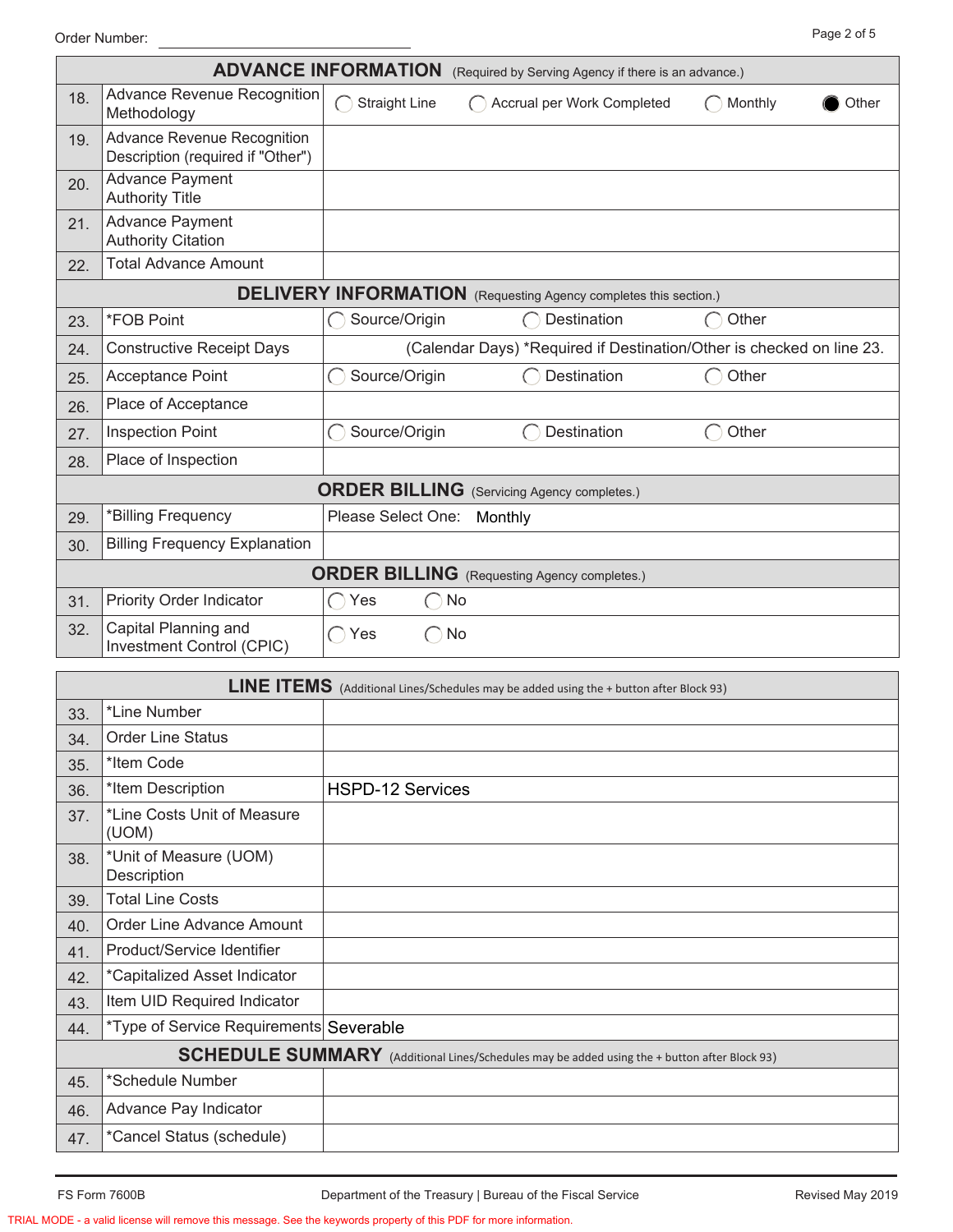Order Number: <u>Constantine and Constantine and Constantine and Constantine and Constantine and Constantine and Constantine and Constantine and Constantine and Constantine and Constantine and Constantine and Constantine and</u>

| 48. | *Schedule Unit Cost/Price            |  |
|-----|--------------------------------------|--|
| 49. | <sup>*</sup> Order Schedule Quantity |  |
| 50. | Order Schedule Amount                |  |

|     | <b>SCHEDULE FUNDING INFORMATION</b>                                                                      |                           |               |            |             |                                                                  |   |                           |            |                           |            |            |                                    |             |          |             |            |
|-----|----------------------------------------------------------------------------------------------------------|---------------------------|---------------|------------|-------------|------------------------------------------------------------------|---|---------------------------|------------|---------------------------|------------|------------|------------------------------------|-------------|----------|-------------|------------|
|     |                                                                                                          | Requesting Agency (Buyer) |               |            |             |                                                                  |   | Servicing Agency (Seller) |            |                           |            |            |                                    |             |          |             |            |
| 51. | *Agency TAS                                                                                              | <b>SP</b>                 | <b>ATA</b>    | <b>AID</b> | <b>BPOA</b> | <b>EPOA</b>                                                      | A | <b>MAIN</b>               | <b>SUB</b> | <b>SP</b>                 | <b>ATA</b> | <b>AID</b> | <b>BPOA</b>                        | <b>EPOA</b> | A        | <b>MAIN</b> | <b>SUB</b> |
|     |                                                                                                          |                           |               |            |             |                                                                  |   |                           |            |                           |            | 047        |                                    |             | $\times$ | 4534001     |            |
| 52. | *Agency Business Event<br>Type Code (BETC)                                                               | <b>DISB</b>               |               |            |             |                                                                  |   |                           |            | <b>COLL</b>               |            |            |                                    |             |          |             |            |
| 53. | <b>Agency Business Partner</b><br>Network (BPN) + 4                                                      |                           |               |            |             |                                                                  |   |                           |            |                           |            |            |                                    |             |          |             |            |
| 54. | <b>Object Class Code</b>                                                                                 |                           |               |            |             |                                                                  |   |                           |            | 25                        |            |            |                                    |             |          |             |            |
| 55. | <b>Additional Accounting</b><br>Classification                                                           |                           |               |            |             |                                                                  |   |                           |            |                           |            |            | 285F.00.Q00TEAB0.IT31.AF151.25.H08 |             |          |             |            |
| 56. | *Description of Products<br>and/or Services, including<br>Bond Fide Need for this<br>order. (Buyer only) |                           |               |            |             |                                                                  |   |                           |            |                           |            |            |                                    |             |          |             |            |
|     |                                                                                                          |                           |               |            |             | <b>SLOA INFORMATION</b> (*To capture Agency Internal Accounting) |   |                           |            |                           |            |            |                                    |             |          |             |            |
| 57. | <b>Accounting Classification</b><br><b>Reference Number</b>                                              |                           |               |            |             |                                                                  |   |                           |            |                           |            |            |                                    |             |          |             |            |
| 58. | Reimbursable Flag                                                                                        |                           | $\bullet$ Yes |            | No          |                                                                  |   |                           |            |                           |            |            |                                    |             |          |             |            |
|     |                                                                                                          |                           |               |            |             | Requesting Agency (Buyer)                                        |   |                           |            | Servicing Agency (Seller) |            |            |                                    |             |          |             |            |
| 59. | <b>Federal Award Identifier</b><br>Number (FAIN)                                                         |                           |               |            |             |                                                                  |   |                           |            |                           |            |            |                                    |             |          |             |            |
| 60. | Unique Record Identifier<br>(URI)                                                                        |                           |               |            |             |                                                                  |   |                           |            |                           |            |            |                                    |             |          |             |            |
| 61. | Activity Address (AAC)                                                                                   |                           |               |            |             |                                                                  |   |                           |            |                           |            |            |                                    |             |          |             |            |
| 62. | <b>Budget Line Item</b>                                                                                  |                           |               |            |             |                                                                  |   |                           |            |                           |            |            |                                    |             |          |             |            |
| 63. | <b>Budget Fiscal Year</b>                                                                                |                           |               |            |             |                                                                  |   |                           |            |                           |            |            |                                    |             |          |             |            |
| 64. | <b>Security Cooperation (FMS)</b>                                                                        |                           |               |            |             |                                                                  |   |                           |            |                           |            |            |                                    |             |          |             |            |
| 65. | <b>Security Cooperation</b><br>Implementing Agency Code                                                  |                           |               |            |             |                                                                  |   |                           |            |                           |            |            |                                    |             |          |             |            |
| 66. | Sub-Allocation                                                                                           |                           |               |            |             |                                                                  |   |                           |            |                           |            |            |                                    |             |          |             |            |
| 67. | Agency Accounting Identifier                                                                             |                           |               |            |             |                                                                  |   |                           |            |                           |            |            |                                    |             |          |             |            |
| 68. | <b>Funding Center Identifier</b>                                                                         |                           |               |            |             |                                                                  |   |                           |            |                           |            |            |                                    |             |          |             |            |
| 69. | Cost Center Identifier                                                                                   |                           |               |            |             |                                                                  |   |                           |            |                           |            |            |                                    |             |          |             |            |
| 70. | Project Identifier                                                                                       |                           |               |            |             |                                                                  |   |                           |            |                           |            |            |                                    |             |          |             |            |
| 71. | <b>Activity Identifier</b>                                                                               |                           |               |            |             |                                                                  |   |                           |            |                           |            |            |                                    |             |          |             |            |
| 72. | Cost Element Code                                                                                        |                           |               |            |             |                                                                  |   |                           |            |                           |            |            |                                    |             |          |             |            |
| 73. | <b>Work Order Number</b>                                                                                 |                           |               |            |             |                                                                  |   |                           |            |                           |            |            |                                    |             |          |             |            |
| 74. | <b>Functional Area</b>                                                                                   |                           |               |            |             |                                                                  |   |                           |            |                           |            |            |                                    |             |          |             |            |
| 75. | <b>Agency Security Cooperation</b><br>Case Designator                                                    |                           |               |            |             |                                                                  |   |                           |            |                           |            |            |                                    |             |          |             |            |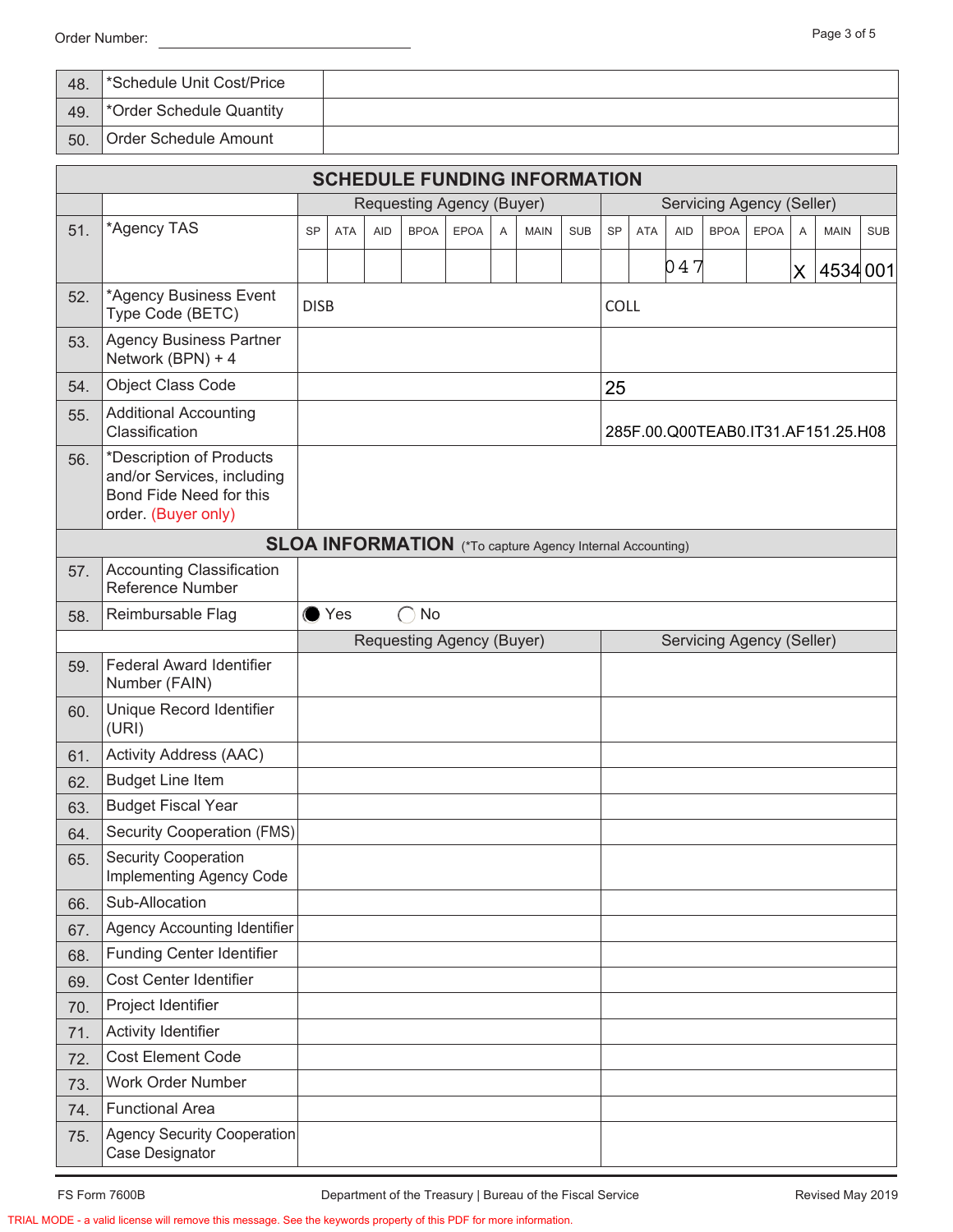| 76. | <b>Parent Award Identifier</b><br>(PAID)                                     |                                      |  |
|-----|------------------------------------------------------------------------------|--------------------------------------|--|
| 77. | Procurement Instrument<br>Identifier (PIID)                                  |                                      |  |
|     |                                                                              | <b>SCHEDULE SHIPPING INFORMATION</b> |  |
| 78. | Ship To Address Identifier                                                   |                                      |  |
| 79. | Ship To Agency Title                                                         |                                      |  |
| 80. | Address 1                                                                    |                                      |  |
| 81. | Address 2                                                                    |                                      |  |
| 82. | Address 3                                                                    |                                      |  |
| 83. | Ship To City                                                                 |                                      |  |
| 84. | Ship To Postal Code                                                          |                                      |  |
| 85. | Ship To State                                                                | Alabama                              |  |
| 86. | Ship To Country Code                                                         |                                      |  |
| 87. | Ship To Location Description                                                 |                                      |  |
| 88. | Delivery/Shipping<br>Information for Product<br>Special Shipping Information |                                      |  |
| 89. | Delivery/Shipping POC Name                                                   |                                      |  |
| 90. | Delivery/Shipping<br><b>Information for Product</b><br><b>POC Title</b>      |                                      |  |
| 91. | Delivery/Shipping<br>Information for Product<br>POC E-mail Address           |                                      |  |
| 92. | Delivery/Shipping<br><b>Information for Product</b><br>POC Telephone Number  |                                      |  |
| 93. | <b>Agency Additional</b><br>Information                                      |                                      |  |